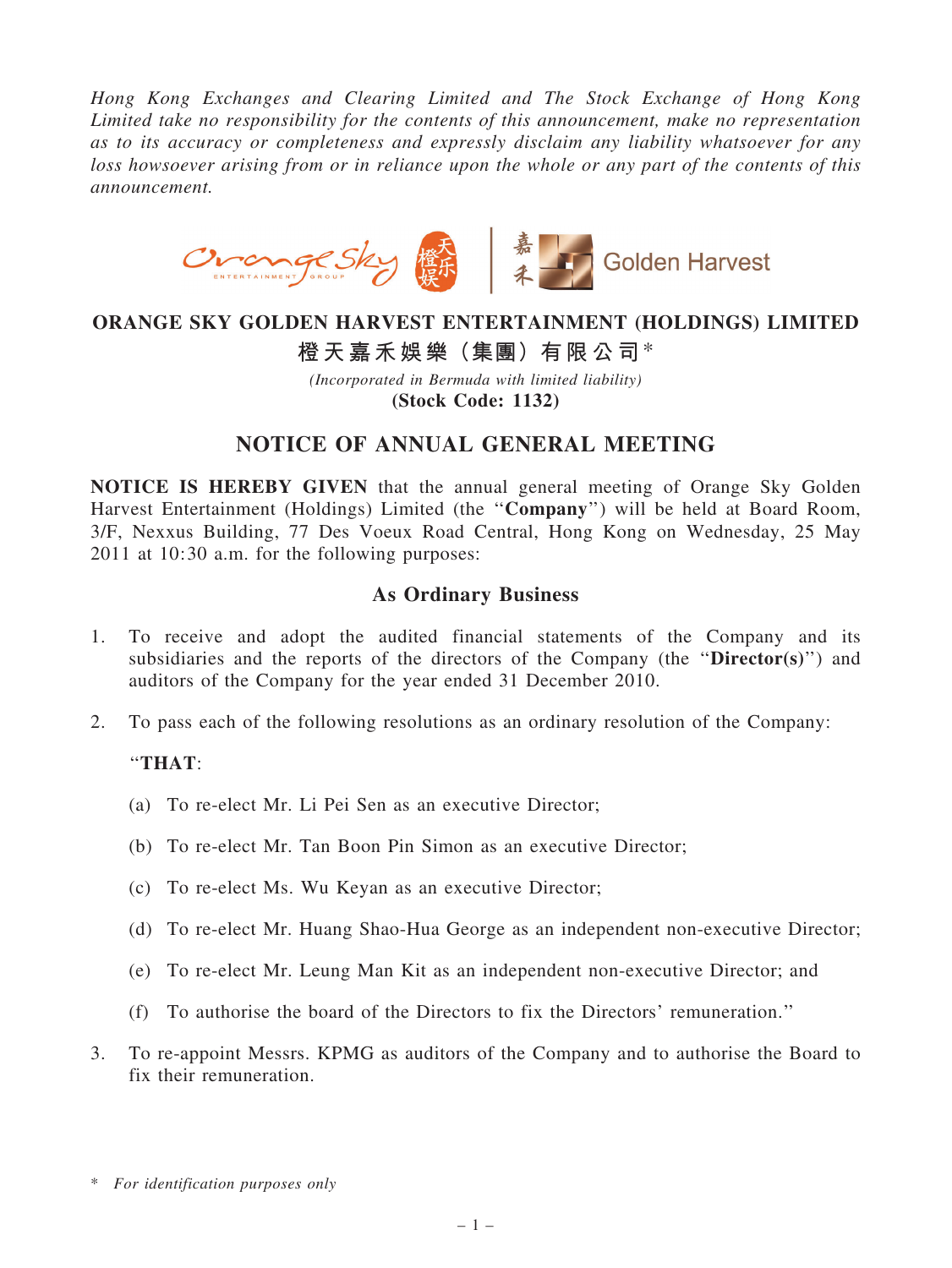### As Special Business

4. To consider and, if thought fit, pass the following resolution (with or without amendments) as an ordinary resolution of the Company:

### ''THAT:

- (a) the exercise by the Directors during the Relevant Period (as defined below) of all the powers of the Company to issue, allot and deal with additional shares of the Company and to make or grant offers, agreements and options which would or might require shares to be issued, allotted or dealt with during or after the end of the Relevant Period (as defined below), be and is hereby generally and unconditionally approved, provided that, otherwise than pursuant to: (i) a rights issue where shares are offered to shareholders of the Company on a fixed record date in proportion to their then holdings of shares (subject to such exclusions or other arrangements as the Directors may deem necessary or expedient in relation to fractional entitlements or having regard to any restrictions or obligations under the laws of, or the requirements of any recognized regulatory body or any stock exchange in any territory outside Hong Kong); or (ii) any option scheme or similar arrangement for the time being adopted for the grant or issue to the eligible participants of shares or rights to acquire shares of the Company; or (iii) any scrip dividend or similar arrangement pursuant to the bye-laws of the Company from time to time; or (iv) any issue of shares upon the exercise of rights of subscription or conversion under the terms of any notes, warrants or any securities of the Company which are convertible into shares; or (v) a specific authority granted by the Shareholders in general meeting, the total nominal amount of additional shares issued, allotted, dealt with or agreed conditionally or unconditionally to be issued, allotted or dealt with (whether pursuant to an option or otherwise) shall not in total exceed 20% of the total nominal amount of the share capital of the Company in issue on the date of passing of this Resolution and the said approval shall be limited accordingly; and
- (b) for the purpose of this Resolution, ''Relevant Period'' means the period from the passing of this Resolution until:
	- (i) the conclusion of the next annual general meeting of the Company; or
	- (ii) the revocation or variation of the authority given under this Resolution by ordinary resolution of the shareholders of the Company in general meeting,

whichever occurs first.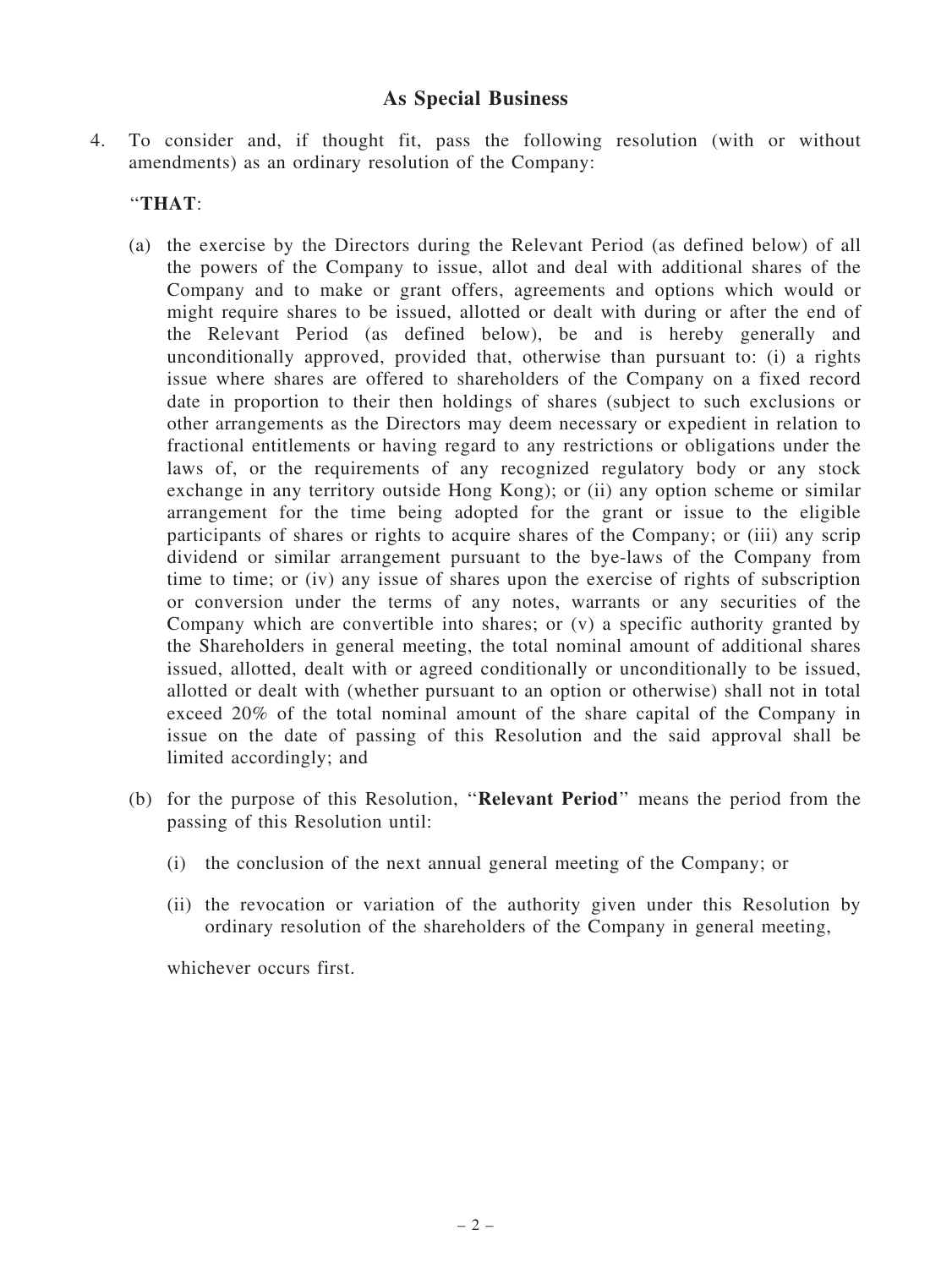5. To consider and, if thought fit, pass the following resolution (with or without amendments) as an ordinary resolution of the Company:

### ''THAT:

- (a) subject to paragraphs (b) and (c) of this Resolution, the exercise by the Directors during the Relevant Period (as defined below) of all the powers of the Company to repurchase its shares on The Stock Exchange of Hong Kong Limited (the ''Stock Exchange") or on any other stock exchange on which the Shares may be listed and recognized by The Securities and Futures Commission of Hong Kong and the Stock Exchange for this purpose, subject to and in accordance with all applicable laws and/or requirements of the Stock Exchange or other applicable rules and regulations as amended from time to time, be and is hereby generally and unconditionally approved;
- (b) the approval in paragraph (a) of this Resolution shall, in addition to any other authorization given to the Directors, authorize the Directors on behalf of the Company during the Relevant Period to procure the Company to purchase its own shares at a price to be determined by the Directors;
- (c) the aggregate nominal amount of the shares to be repurchased or agreed conditionally or unconditionally to be repurchased by the Company during the Relevant Period pursuant to the approval in paragraph (a) above shall not exceed 10% of the aggregate nominal amount of the share capital of the Company in issue and fully paid-up as at the date of the passing of this Resolution and the said approval shall be limited accordingly; and
- (d) for the purposes of this Resolution, ''Relevant Period'' means the period from the passing of this resolution until whichever is the earliest of:
	- (i) the conclusion of the next annual general meeting of the Company; or
	- (ii) the revocation or variation of the authority given under this Resolution by an ordinary resolution of the shareholders of the Company in general meeting.''
- 6. To consider and, if thought fit, pass the following resolution (with or without amendments) as an ordinary resolution of the Company:

''THAT conditional upon the passing of Resolutions numbered 4 and 5 as set out in the notice convening the meeting of which this Resolution forms part, the general mandate granted to the Directors and for the time being in force to exercise the power of the Company to allot, issue or otherwise deal with additional shares and to make or grant offers, agreements and options which might require the exercise of such powers pursuant to the said Resolution numbered 4 be and is hereby extended by the addition thereto of an amount representing the aggregate nominal amount of shares repurchased by the Company under the authority granted pursuant to the said Resolution numbered 5, provided that such amount shall not exceed 10% of the aggregate nominal amount of the share capital of the Company in issue as at the date of passing of the said Resolution numbered 5.''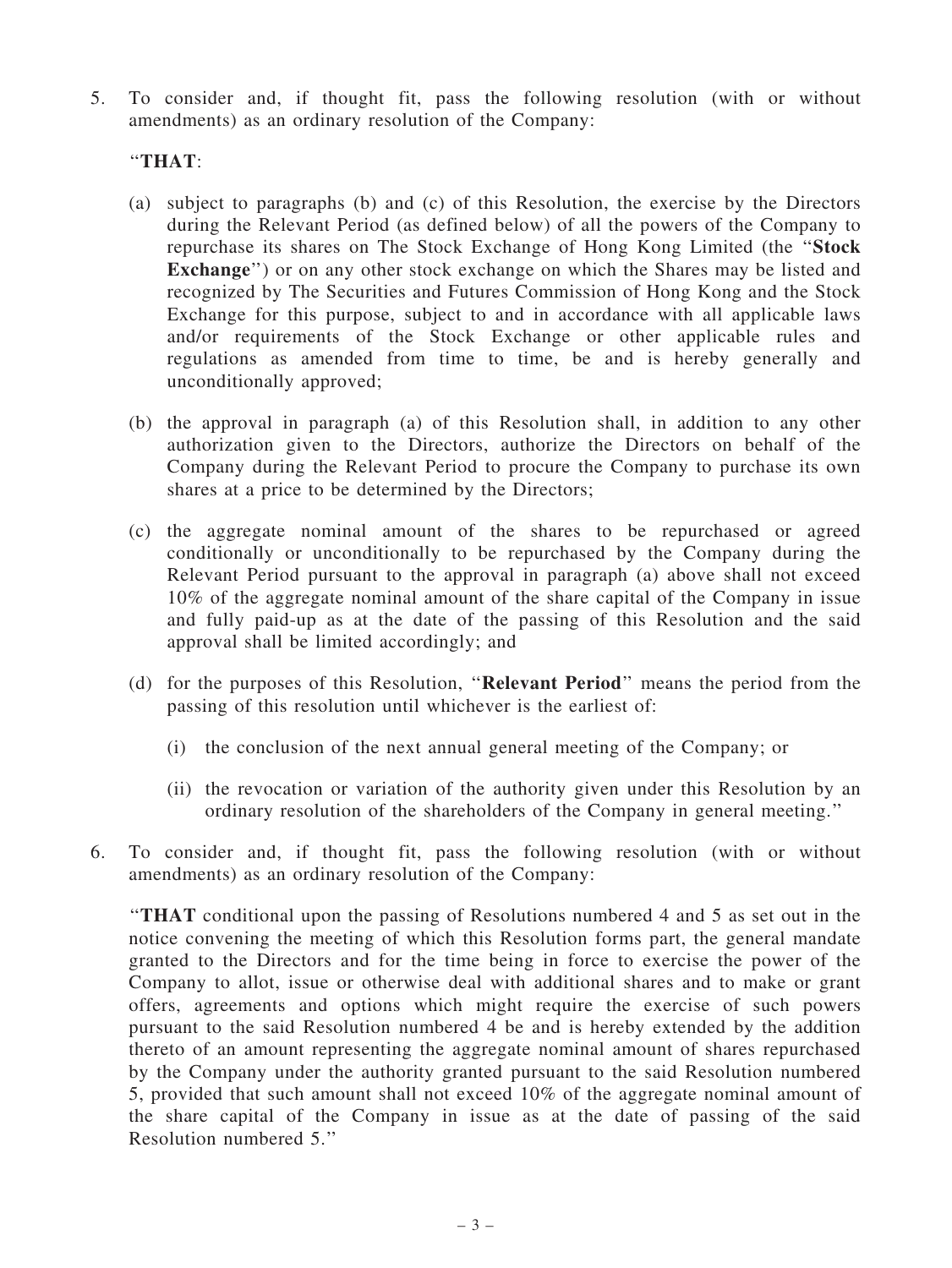7. To consider and, if thought fit, pass the following resolution (with or without amendments) as an ordinary resolution of the Company:

''THAT subject to and conditional upon the Listing Committee of the Stock Exchange granting approval of the listing of and permission to deal in the shares in the share capital of the Company to be issued pursuant to the exercise of options which may be granted under the Refreshed Mandate Limit (as defined below), the refreshment of the existing limit in respect of the grant of options to subscribe for Shares under the share option scheme adopted by the Company on 11 November 2009 (the ''Scheme'') be and is hereby approved provided that the aggregate nominal amount of share capital of the Company which may be allotted or issued pursuant to the exercise of options granted under the Scheme and any other schemes of the Company (excluding options previously granted, outstanding, cancelled, lapsed or exercised under the Scheme or such other scheme(s) of the Company) shall not exceed 10% of the aggregate nominal amount of the share capital of the Company in issue as at the date of passing this Resolution (the "Refreshed Mandate Limit") and the Directors be and are hereby authorised to grant options under the Scheme up to the Refreshed Mandate Limit, to exercise all powers of the Company to allot, issue and deal with the shares of the Company pursuant to the exercise of such options and to do such acts and execute such documents for or incidental to such purpose.''

> By Order of the Board Orange Sky Golden Harvest Entertainment (Holdings) Limited Wu Kebo Chairman and Executive Director

Hong Kong, 12 April 2011

Principal place of business in Hong Kong: 16th Floor The Peninsula Office Tower 18 Middle Road Tsimshatsui Kowloon Hong Kong

Registered Office: Clarendon House 2 Church Street Hamilton HM11 Bermuda

#### Notes:

- (1) Any member entitled to attend and vote at the meeting of the Company is entitled to appoint one or more proxies to attend and vote instead of him. A proxy need not be a member of the Company but must attend the meeting in person to represent the appointing member.
- (2) The instrument appointing a proxy shall be in writing under the hand of the appointor or of his attorney duly authorized in writing or, if the appointor is a corporation, either under its seal or under the hand of an officer, attorney or other person authorized to sign the same. In the case of an instrument of proxy purporting to be signed on behalf of a corporation by an officer thereof it shall be assumed, unless the contrary appears, that such officer was duly authorized to sign such instrument of proxy on behalf of the corporation without further evidence of the facts.